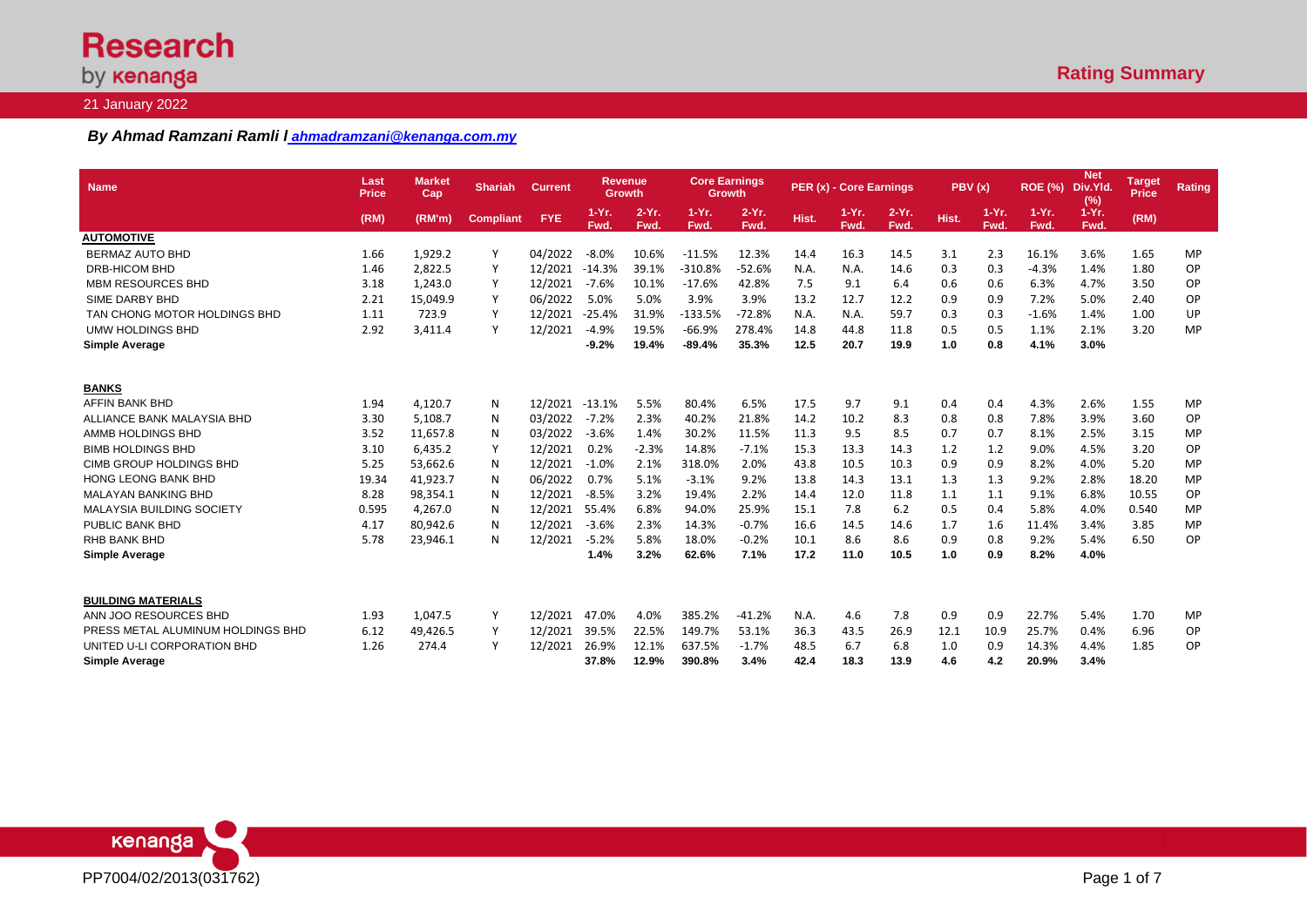| <b>Name</b>                            | Last<br><b>Price</b> | Market<br>Cap | <b>Shariah</b>   | <b>Current</b> |                  | Revenue<br>Growth |                  | <b>Core Earnings</b><br><b>Growth</b> |       | PER (x) - Core Earnings |                  | PBV(x) |                 | <b>ROE (%)</b>   | <b>Net</b><br>Div.Yld.<br>(%) | Target<br><b>Price</b> | <b>Rating</b> |
|----------------------------------------|----------------------|---------------|------------------|----------------|------------------|-------------------|------------------|---------------------------------------|-------|-------------------------|------------------|--------|-----------------|------------------|-------------------------------|------------------------|---------------|
|                                        | (RM)                 | (RM'm)        | <b>Compliant</b> | <b>FYE</b>     | $1-Yr$ .<br>Fwd. | $2-Yr$ .<br>Fwd.  | $1-Yr$ .<br>Fwd. | $2-Yr$ .<br>Fwd.                      | Hist. | $1-Yr.$<br>Fwd.         | $2-Yr$ .<br>Fwd. | Hist.  | $1-Yr.$<br>Fwd. | $1-Yr$ .<br>Fwd. | $1-Yr$ .<br>Fwd.              | (RM)                   |               |
| <b>CONSTRUCTION</b>                    |                      |               |                  |                |                  |                   |                  |                                       |       |                         |                  |        |                 |                  |                               |                        |               |
| <b>GAMUDA BHD</b>                      | 2.82                 | 7,088.2       |                  | 07/2022        | 32.4%            | $-6.8%$           | 0.2%             | $-8.0%$                               | 11.8  | 11.8                    | 12.8             | 0.8    | 0.8             | 6.8%             | 2.1%                          | 2.80                   | MP            |
| <b>HOCK SENG LEE BHD</b>               | 1.34                 | 736.4         | Y                | 12/2021        | 14.3%            | 21.0%             | 25.3%            | 32.2%                                 | 23.1  | 18.4                    | 14.0             | 0.9    | 0.9             | 4.8%             | 1.1%                          | 0.950                  | <b>MP</b>     |
| <b>IJM CORP BHD</b>                    | 1.46                 | 5,187.8       | Y                | 03/2022        | $-17.1%$         | 9.0%              | $-49.6%$         | 62.7%                                 | 14.5  | 28.7                    | 17.7             | 0.5    | 0.5             | 9.9%             | 14.4%                         | 1.90                   | OP            |
| <b>KERJAYA PROSPEK GROUP BHD</b>       | 1.16                 | 1,434.6       | Y                | 12/2021        | 13.3%            | 51.1%             | 4.9%             | 68.0%                                 | 15.8  | 15.3                    | 9.1              | 1.5    | 1.3             | 9.1%             | 2.3%                          | 1.50                   | OP            |
| <b>KIMLUN CORP BHD</b>                 | 0.785                | 277.4         | Y                | 12/2021        | $-5.1%$          | 59.0%             | $-4.6%$          | 225.5%                                | 17.5  | 18.3                    | 5.7              | 0.4    | 0.4             | 2.2%             | 2.2%                          | 1.25                   | OP            |
| MUHIBBAH ENGINEERING (M) BHD           | 0.610                | 294.9         |                  | 12/2021        | $-19.1%$         | 17.8%             | $-127.4%$        | 28.8%                                 | N.A.  | N.A.                    | 17.4             | 0.3    | 0.2             | $-1.7%$          | 0.0%                          | 0.600                  | <b>MP</b>     |
| SUNWAY CONSTRUCTION GROUP BHD          | 1.50                 | 1,934.0       | Y                | 12/2021        | 4.3%             | 32.6%             | 5.9%             | 45.6%                                 | 23.4  | 22.1                    | 15.2             | 3.1    | 2.9             | 13.3%            | 2.7%                          | 1.52                   | <b>MP</b>     |
| WCT HOLDINGS BHD                       | 0.515                | 729.9         | Y                | 12/2021        | 16.1%            | 41.1%             | 27.8%            | 282.6%                                | N.A.  | 31.0                    | 8.2              | 0.2    | 0.2             | 2.3%             | 0.0%                          | 0.620                  | <b>MP</b>     |
| <b>Simple Average</b>                  |                      |               |                  |                | 4.9%             | 28.1%             | $-14.7%$         | 92.2%                                 | 17.7  | 20.8                    | 12.5             | 1.0    | 0.9             | 5.8%             | 3.1%                          |                        |               |
|                                        |                      |               |                  |                |                  |                   |                  |                                       |       |                         |                  |        |                 |                  |                               |                        |               |
| <b>CONSUMER</b>                        |                      |               |                  |                |                  |                   |                  |                                       |       |                         |                  |        |                 |                  |                               |                        |               |
| 7-ELEVEN MALAYSIA HOLDINGS BHD         | 1.48                 | 1,667.0       | N                | 12/2021        | 7.2%             | 34.2%             | $-43.8%$         | 98.5%                                 | 24.5  | 43.7                    | 22.0             | 10.5   | 13.8            | 27.3%            | 3.4%                          | 1.60                   | MP            |
| AEON CO. (M) BHD                       | 1.39                 | 1,951.6       | Y                | 12/2021        | $-5.2%$          | 13.7%             | 17.9%            | 109.4%                                | 47.1  | 40.0                    | 19.1             | 1.2    | 1.2             | 2.9%             | 2.0%                          | 1.60                   | OP            |
| AMWAY (MALAYSIA) HOLDINGS BHD          | 5.33                 | 876.2         | Y                | 12/2021        | 28.1%            | $-10.0%$          | 19.0%            | 0.9%                                  | 18.7  | 15.7                    | 15.6             | 3.9    | 3.9             | 25.0%            | 6.6%                          | 6.05                   | OP            |
| DUTCH LADY MILK INDUSTRIES BHD         | 32.18                | 2,059.5       | Y                | 12/2021        | 5.0%             | 1.0%              | 9.0%             | 0.5%                                  | 28.1  | 25.7                    | 25.6             | 12.4   | 9.9             | 42.7%            | 1.9%                          | 40.20                  | OP            |
| <b>FRASER &amp; NEAVE HOLDINGS BHD</b> | 24.88                | 9.125.4       | Y                | 09/2022        | 4.8%             | 6.4%              | 0.3%             | 16.9%                                 | 23.1  | 23.0                    | 19.7             | 3.2    | 3.1             | 13.7%            | 2.5%                          | 32.45                  | OP            |
| MR D.I.Y                               | 3.64                 | 22,862.3      | Y                | 12/2021        | 27.4%            | 37.6%             | 33.9%            | 56.6%                                 | 67.8  | 50.6                    | 32.4             | 26.1   | 19.6            | 44.2%            | 0.8%                          | 4.10                   | OP            |
| <b>MYNEWS HOLDINGS BHD</b>             | 0.850                | 579.8         | N                | 10/2022        | 61.2%            | 13.1%             | $-146.2%$        | $-11.1%$                              | N.A.  | 29.1                    | 32.8             | 2.3    | 2.2             | 7.8%             | 1.2%                          | 1.00                   | OP            |
| NESTLE (MALAYSIA) BHD                  | 132.20               | 31,000.9      | Y                | 12/2021        | 1.9%             | 2.2%              | 18.2%            | $-10.0%$                              | 56.1  | 47.4                    | 52.7             | 55.6   | 47.9            | 108.5%           | 1.8%                          | 138.90                 | MP            |
| <b>PADINI HOLDINGS BHD</b>             | 2.87                 | 1,888.2       | Y                | 06/2022        | 23.3%            | 32.2%             | 75.4%            | 48.3%                                 | 35.0  | 19.9                    | 13.4             | 2.4    | 2.3             | 11.6%            | 3.1%                          | 3.20                   | OP            |
| POWER ROOT BHD                         | 1.34                 | 561.9         | Y                | 03/2022        | 8.9%             | 7.4%              | $-36.2%$         | 74.0%                                 | 20.2  | 31.6                    | 18.2             | 2.1    | 2.0             | 6.4%             | 2.9%                          | 1.35                   | MP            |
| <b>OL RESOURCES BHD</b>                | 5.00                 | 12,168.3      | Y                | 03/2022        | 12.2%            | 11.8%             | $-18.2%$         | 31.0%                                 | 39.1  | 47.8                    | 36.5             | 4.8    | 4.6             | 10.2%            | 1.2%                          | 6.00                   | OP            |
| <b>Simple Average</b>                  |                      |               |                  |                | 15.9%            | 13.6%             | $-6.4%$          | 37.7%                                 | 36.0  | 34.1                    | 26.2             | 11.3   | 10.0            | 27.3%            | 2.5%                          |                        |               |
| <b>GAMING</b>                          |                      |               |                  |                |                  |                   |                  |                                       |       |                         |                  |        |                 |                  |                               |                        |               |
| BERJAYA SPORTS TOTO BHD                | 1.91                 | 2,563.0       | N                | 06/2022        | 2.6%             | 19.2%             | 2.4%             | 40.3%                                 | 14.2  | 13.8                    | 9.9              | 3.2    | 3.1             | 22.6%            | 5.8%                          | 2.23                   | OP            |
| <b>GENTING BHD</b>                     | 4.54                 | 17,481.6      | N                | 12/2021        | 8.0%             | 83.0%             | $-111.1%$        | 6737.5%                               | 81.8  | N.A.                    | 10.8             | 0.5    | 0.5             | $-0.1%$          | 165.2%                        | 6.38                   | OP            |
| <b>GENTING MALAYSIA BHD</b>            | 2.84                 | 16,055.1      | N                | 12/2021        | 6.3%             | 101.8%            | $-180.8%$        | $-24.8%$                              | N.A.  | N.A.                    | 19.4             | 1.1    | 1.3             | $-8.1%$          | 2.1%                          | 3.41                   | OP            |
| <b>MAGNUM BHD</b>                      | 1.91                 | 2,745.0       | N                | 12/2021        | $-25.6%$         | 77.4%             | $-82.0%$         | 909.6%                                | 26.9  | 149.6                   | 14.8             | 1.1    | 1.2             | 0.8%             | 0.5%                          | 1.96                   | MP            |
| <b>Simple Average</b>                  |                      |               |                  |                | $-2.2%$          | 70.4%             | $-92.9%$         | 1915.7%                               | 41.0  | 81.7                    | 13.7             | 1.5    | 1.5             | 3.8%             | 43.4%                         |                        |               |
|                                        |                      |               |                  |                |                  |                   |                  |                                       |       |                         |                  |        |                 |                  |                               |                        |               |

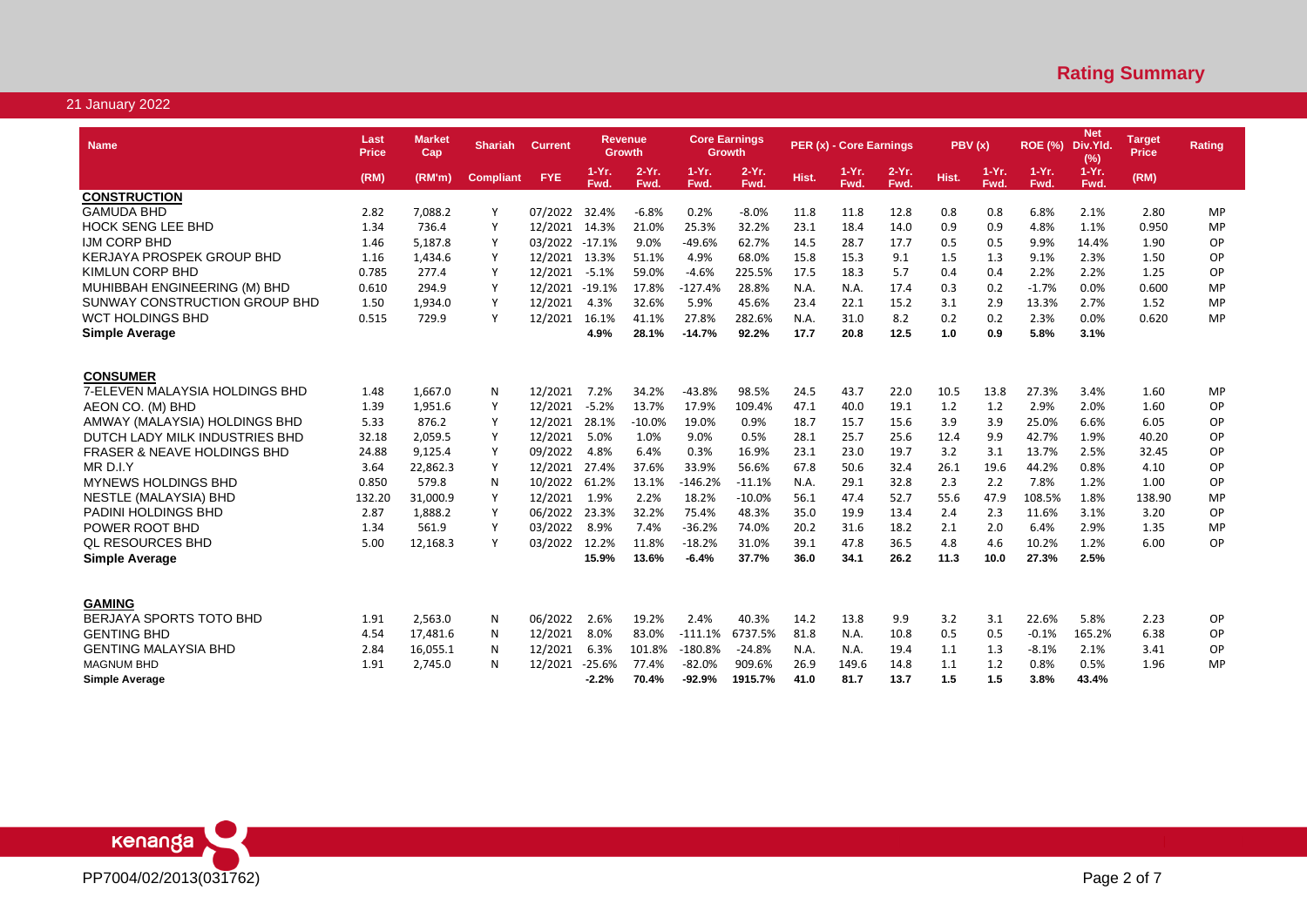| <b>Name</b>                            | Last<br><b>Price</b> | Market<br>Cap | <b>Shariah</b>   | <b>Current</b> |               | <b>Revenue</b><br><b>Growth</b> |               | <b>Core Earnings</b><br><b>Growth</b> |       | PER (x) - Core Earnings |                  | PBV(x) |                 | <b>ROE (%)</b>   | <b>Net</b><br>Div.Yld.<br>(%) | <u>Target</u><br><b>Price</b> | <b>Rating</b> |
|----------------------------------------|----------------------|---------------|------------------|----------------|---------------|---------------------------------|---------------|---------------------------------------|-------|-------------------------|------------------|--------|-----------------|------------------|-------------------------------|-------------------------------|---------------|
|                                        | (RM)                 | (RM'm)        | <b>Compliant</b> | <b>FYE</b>     | 1-Yr.<br>Fwd. | $2-Yr$ .<br>Fwd.                | 1-Yr.<br>Fwd. | $2-Yr.$<br>Fwd.                       | Hist. | 1-Yr.<br>Fwd.           | $2-Yr$ .<br>Fwd. | Hist.  | $1-Yr.$<br>Fwd. | $1-Yr$ .<br>Fwd. | $1-Yr.$<br>Fwd.               | (RM)                          |               |
| <b>HEALTHCARE</b>                      |                      |               |                  |                |               |                                 |               |                                       |       |                         |                  |        |                 |                  |                               |                               |               |
| <b>IHH HEALTHCARE BHD</b>              | 6.55                 | 57,629.3      | Y                | 12/2021        | 15.2%         | 8.3%                            | 96.0%         | $-3.1%$                               | 80.4  | 41.0                    | 42.3             | 2.6    | 2.5             | 6.3%             | 0.6%                          | 6.65                          | <b>MP</b>     |
| <b>KPJ HEALTHCARE BHD</b>              | 1.04                 | 4,499.9       | Υ                | 12/2021        | 7.7%          | 8.5%                            | $-34.7%$      | 76.8%                                 | 33.3  | 51.1                    | 28.9             | 2.0    | 2.0             | 3.9%             | 1.4%                          | 1.01                          | MP            |
| PHARMANIAGA BHD                        | 0.730                | 956.3         | Υ                | 12/2021        | 102.4%        | $-25.1%$                        | 294.2%        | -31.4%                                | 34.7  | 8.8                     | 12.8             | 2.8    | 2.5             | 30.2%            | 6.8%                          | 0.740                         | MP            |
| <b>Simple Average</b>                  |                      |               |                  |                | 41.8%         | $-2.8%$                         | 118.5%        | 14.1%                                 | 49.5  | 33.6                    | 28.0             | 2.5    | 2.3             | 13.4%            | 3.0%                          |                               |               |
|                                        |                      |               |                  |                |               |                                 |               |                                       |       |                         |                  |        |                 |                  |                               |                               |               |
| <b>MEDIA</b>                           |                      |               |                  |                |               |                                 |               |                                       |       |                         |                  |        |                 |                  |                               |                               |               |
| ASTRO MALAYSIA HOLDINGS BHD            | 0.970                | 5,058.1       | N                | 01/2022        | 1.6%          | 9.7%                            | $-7.7%$       | 10.7%                                 | 9.5   | 10.3                    | 9.3              | 4.4    | 4.0             | 41.1%            | 7.7%                          | 1.07                          | OP            |
| MEDIA CHINESE INTERNATIONAL            | 0.165                | 278.4         | Y                | 03/2022        | 2.5%          | 14.1%                           | 92.3%         | 300.0%                                | N.A.  | N.A.                    | 126.5            | 0.4    | 0.4             | $-0.2%$          | 2.4%                          | 0.175                         | MP            |
| <b>MEDIA PRIMA BHD</b>                 | 0.430                | 477.0         | N                | 12/2021        | 26.7%         | 10.3%                           | 861.7%        | 45.3%                                 | N.A.  | 13.3                    | 9.2              | 0.8    | 0.8             | 6.1%             | 0.0%                          | 0.560                         | OP            |
| <b>STAR MEDIA GROUP BHD</b>            | 0.320                | 231.9         | Y                | 12/2021        | 3.3%          | 5.2%                            | 51.5%         | 83.7%                                 | N.A.  | N.A.                    | N.A.             | 0.3    | 0.3             | $-3.7%$          | 0.0%                          | 0.285                         | UP            |
| <b>Simple Average</b>                  |                      |               |                  |                | 8.5%          | 9.8%                            | 249.5%        | 109.9%                                | 9.5   | 11.8                    | 48.3             | 1.5    | 1.4             | 10.8%            | 2.5%                          |                               |               |
|                                        |                      |               |                  |                |               |                                 |               |                                       |       |                         |                  |        |                 |                  |                               |                               |               |
| <b>NON-BANK FINANCIALS</b>             |                      |               |                  |                |               |                                 |               |                                       |       |                         |                  |        |                 |                  |                               |                               |               |
| AEON CREDIT SERVICE M BHD              | 14.90                | 3,804.1       | N                | 02/2022        | 3.6%          | 5.5%                            | 85.6%         | $-3.5%$                               | 17.0  | 9.2                     | 9.5              | 2.2    | 2.0             | 23.1%            | 2.7%                          | 16.60                         | OP            |
| <b>BURSA MALAYSIA BHD</b>              | 6.22                 | 5.033.8       | Y                | 12/2021        | $-1.7%$       | $-6.0%$                         | $-1.3%$       | $-17.5%$                              | 13.2  | 13.5                    | 16.3             | 5.6    | 5.4             | 40.7%            | 6.8%                          | 7.60                          | <b>MP</b>     |
| <b>CTOS DIGITAL BHD</b>                | 1.75                 | 3,850.0       | Y                | 12/2021        | 16.1%         | 16.9%                           | 51.3%         | 33.6%                                 | 104.3 | 69.0                    | 51.6             | 35.0   | 12.5            | 27.7%            | 1.0%                          | 1.85                          | <b>MP</b>     |
| LPI CAPITAL BHD                        | 14.40                | 5,736.7       | N                | 12/2021        | 2.9%          | 4.0%                            | 2.4%          | 2.9%                                  | 17.0  | 16.6                    | 16.2             | 2.8    | 2.6             | 16.3%            | 5.1%                          | 14.20                         | MP            |
| SYARIKAT TAKAFUL MALAYSIA KELUARGA BHD | 3.61                 | 3,016.6       | Y                | 12/2021        | 1.5%          | 5.1%                            | $-3.2%$       | 9.8%                                  | 8.3   | 8.5                     | 7.8              | 2.0    | 1.7             | 21.8%            | 5.0%                          | 5.85                          | <b>OP</b>     |
| <b>Simple Average</b>                  |                      |               |                  |                | 4.5%          | 5.1%                            | 26.9%         | 5.0%                                  | 32.0  | 23.3                    | 20.3             | 9.5    | 4.8             | 25.9%            | 4.1%                          |                               |               |
|                                        |                      |               |                  |                |               |                                 |               |                                       |       |                         |                  |        |                 |                  |                               |                               |               |
| OIL & GAS                              |                      |               |                  |                |               |                                 |               |                                       |       |                         |                  |        |                 |                  |                               |                               |               |
| <b>BUMI ARMADA BHD</b>                 | 0.535                | 3,160.3       | N                | 12/2021        | 4.7%          | $-0.4%$                         | 35.9%         | $-13.2%$                              | 6.6   | 4.9                     | 5.6              | 1.0    | 0.8             | 18.6%            | 0.0%                          | 0.570                         | OP            |
| DAYANG ENTERPRISE HLDGS BHD            | 0.930                | 1,076.7       | Y                | 12/2021 -14.5% |               | 12.0%                           | $-98.5%$      | 4844.4%                               | 16.1  | 1,096.7                 | 22.2             | 0.7    | 0.7             | 0.1%             | 1.6%                          | 1.00                          | MP            |
| <b>DIALOG GROUP BHD</b>                | 2.70                 | 15,234.9      | Y                | 06/2022        | $-38.1%$      | 28.1%                           | $-7.9%$       | 15.4%                                 | 25.3  | 27.5                    | 23.8             | 3.7    | 3.4             | 12.8%            | 1.1%                          | 3.50                          | OP            |
| <b>MISC BHD</b>                        | 7.01                 | 31,290.9      | Y                | 12/2021        | 7.8%          | 14.2%                           | $-10.0%$      | 1.4%                                  | 14.5  | 16.1                    | 15.9             | 1.0    | 0.9             | 5.7%             | 4.7%                          | 8.05                          | OP            |
| PETRONAS CHEMICALS GROUP BHD           | 8.95                 | 71,600.0      | Y                | 12/2021        | 48.1%         | $-8.1%$                         | 247.1%        | $-34.4%$                              | 37.3  | 10.8                    | 16.4             | 2.4    | 2.1             | 20.7%            | 4.6%                          | 8.75                          | <b>MP</b>     |
| PETRONAS DAGANGAN BHD                  | 19.14                | 19,014.7      | Y                | 12/2021        | 10.2%         | 10.2%                           | 91.6%         | 32.4%                                 | 66.7  | 34.8                    | 26.3             | 3.4    | 3.4             | 9.7%             | 2.9%                          | 18.90                         | <b>MP</b>     |
| SAPURA ENERGY BHD                      | 0.050                | 799.0         | Υ                | 01/2022        | $-15.1%$      | $-21.7%$                        | -920.9%       | $-120.5%$                             | N.A.  | N.A.                    | N.A.             | 0.1    | 0.1             | $-32.3%$         | 0.0%                          | 0.040                         | UP            |
| <b>UZMA BHD</b>                        | 0.460                | 161.9         | Y                | 06/2022        | 15.2%         | 10.0%                           | 4.6%          | 11.9%                                 | 6.8   | 6.5                     | 5.8              | 0.3    | 0.3             | 4.9%             | 0.0%                          | 0.670                         | OP            |
| <b>VELESTO ENERGY BHD</b>              | 0.135                | 1,109.1       | Y                | 12/2021        | -44.1%        | 15.0%                           | $-548.7%$     | $-139.0%$                             | N.A.  | N.A.                    | N.A.             | 0.5    | 0.5             | $-8.6%$          | 0.0%                          | 0.100                         | UP            |
| WAH SEONG CORP BHD                     | 0.655                | 507.2         | Υ                | 12/2021        | $-14.8%$      | 41.7%                           | $-132.8%$     | $-20.6%$                              | N.A.  | N.A.                    | 35.5             | 0.7    | 0.7             | $-2.6%$          | 0.0%                          | 0.630                         | UP            |
| YINSON HOLDINGS BHD                    | 5.80                 | 6,182.5       | N                | 01/2022        | $-6.6%$       | $-15.5%$                        | $-20.3%$      | $-18.1%$                              | 10.0  | 12.5                    | 15.2             | 3.4    | 2.8             | 24.7%            | 1.0%                          | 7.35                          | OP            |
| Simple Average                         |                      |               |                  |                | $-4.3%$       | 7.8%                            | $-123.6%$     | 414.5%                                | 22.9  | 151.2                   | 18.5             | 1.6    | 1.4             | 4.9%             | 1.5%                          |                               |               |

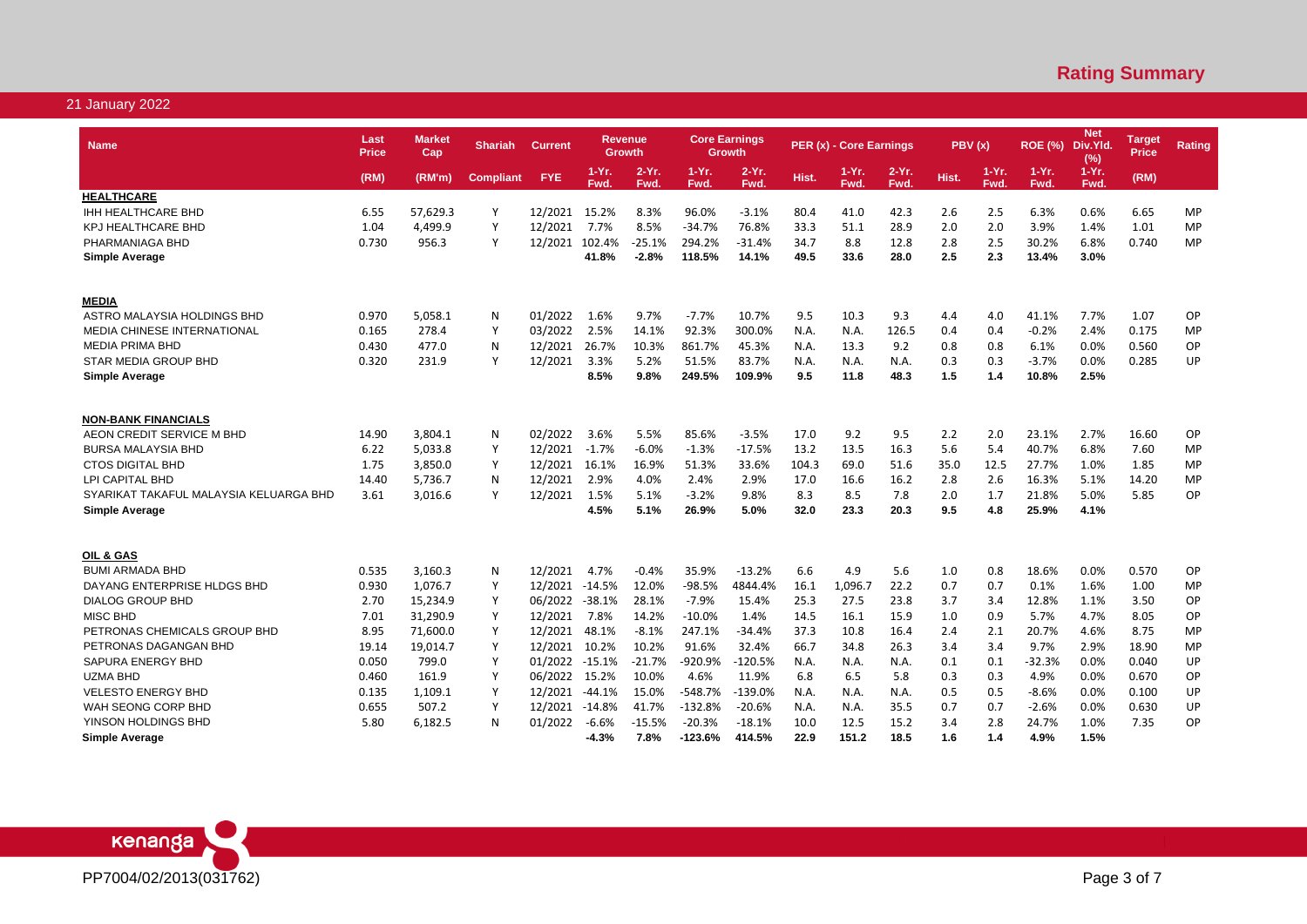| <b>Name</b>                                  | Last<br>Price | <b>Market</b><br>Cap | <b>Shariah</b>   | <b>Current</b> |                  | <b>Revenue</b><br>Growth | <b>Core Earnings</b><br>Growth |                  |         | PER (x) - Core Earnings |                  | PBV(x)     |               | <b>ROE (%)</b>  | <b>Net</b><br>Div.Yld.<br>(% ) | Target<br><b>Price</b> | Rating    |
|----------------------------------------------|---------------|----------------------|------------------|----------------|------------------|--------------------------|--------------------------------|------------------|---------|-------------------------|------------------|------------|---------------|-----------------|--------------------------------|------------------------|-----------|
|                                              | (RM)          | (RM'm)               | <b>Compliant</b> | <b>FYE</b>     | $1-Yr$ .<br>Fwd. | $2-Yr$ .<br>Fwd.         | $1-Yr$ .<br>Fwd.               | $2-Yr$ .<br>Fwd. | Hist.   | 1-Yr.<br>Fwd.           | $2-Yr$ .<br>Fwd. | Hist.      | 1-Yr.<br>Fwd. | $1-Yr.$<br>Fwd. | $1-Yr$ .<br>Fwd.               | (RM)                   |           |
| <b>PACKAGING MANUFACTURERS</b>               |               |                      |                  |                |                  |                          |                                |                  |         |                         |                  |            |               |                 |                                |                        |           |
| BP PLASTICS HOLDINGS BHD                     | 1.43          | 402.5                | Υ                | 12/2021        | 39.8%            | 10.0%                    | 56.4%                          | 15.0%            | 9.1     | 5.8                     | 5.1              | 1.3        | 1.2           | 21.0%           | 7.7%                           | 2.22                   | <b>OP</b> |
| <b>SCGM BHD</b>                              | 2.13          | 410.2                | Y                | 04/2022        | 15.1%            | 16.0%                    | 7.9%                           | 11.4%            | 12.0    | 11.2                    | 10.0             | 2.1        | 1.9           | 18.2%           | 3.6%                           | 2.80                   | OP        |
| <b>SCIENTEX BHD</b>                          | 4.60          | 7,134.6              | Y                | 07/2022        | 16.5%            | 10.4%                    | 13.0%                          | 15.5%            | 16.1    | 14.2                    | 12.3             | 2.5        | 2.2           | 16.4%           | 2.1%                           | 4.42                   | MP        |
| <b>SLP RESOURCES BHD</b>                     | 0.935         | 296.4                | Y                | 12/2021        | 15.5%            | 9.1%                     | 20.5%                          | 16.0%            | 18.4    | 15.3                    | 13.2             | 1.6        | 1.6           | 10.6%           | 5.9%                           | 1.18                   | OP        |
| THONG GUAN INDUSTRIES BHD                    | 2.71          | 1,041.5              | Υ                | 12/2021        | 19.6%            | 6.6%                     | 25.0%                          | 5.5%             | 13.5    | 10.9                    | 10.3             | 1.5        | 1.4           | 14.2%           | 1.7%                           | 3.68                   | OP        |
| TOMYPAK HOLDINGS BHD                         | 0.430         | 185.4                | Υ                | 12/2021        | 6.9%             | 4.7%                     | $-460.0%$                      | 733.3%           | 1,853.7 | N.A.                    | 61.8             | 1.0        | 1.0           | $-0.2%$         | 0.0%                           | 0.485                  | MP        |
| Simple Average                               |               |                      |                  |                | 18.9%            | 9.5%                     | -56.2%                         | 132.8%           | 320.5   | 11.5                    | 18.8             | 1.7        | 1.5           | 13.4%           | 3.49%                          |                        |           |
|                                              |               |                      |                  |                |                  |                          |                                |                  |         |                         |                  |            |               |                 |                                |                        |           |
| <b>PLANTATION</b><br><b>FGV HOLDINGS BHD</b> | 1.49          | 5,435.7              | Y                | 12/2021        | 19.4%            | -4.5%                    | 109.8%                         | $-31.1%$         | 22.0    | 10.5                    | 15.2             | 1.3        | 1.2           | 11.9%           | 5.7%                           | 1.55                   | MP        |
| <b>GENTING PLANTATIONS BHD</b>               | 6.62          | 5,939.5              | Υ                | 12/2021        | 23.2%            | $-9.2%$                  | 73.7%                          | $-11.9%$         | 24.9    | 14.3                    | 16.3             | 1.2        | 1.2           | 8.3%            | 4.4%                           | 8.40                   | OP        |
| <b>HAP SENG PLANTATIONS HOLDINGS</b>         | 2.04          | 1,631.4              | Y                | 12/2021        | 60.8%            | $-20.6%$                 | 174.2%                         | $-36.2%$         | 23.6    | 8.6                     | 13.4             | 0.9        | 0.9           | 10.8%           | 6.9%                           | 2.30                   | OP        |
| <b>IOI CORP BHD</b>                          | 3.87          | 24,044.2             | Y                | 06/2022        | 13.5%            | -8.4%                    | 20.6%                          | $-14.1%$         | 28.8    | 18.7                    | 21.7             | 2.4        | 2.2           | 12.4%           | 2.5%                           | 4.05                   | MP        |
| KUALA LUMPUR KEPONG BHD                      | 21.38         | 23,045.2             | Y                | 09/2022        | 16.3%            | $-6.2%$                  | 20.1%                          | $-12.8%$         | 13.7    | 16.1                    | 17.4             | 1.9        | 1.9           | 16.0%           | 2.6%                           | 30.00                  | OP        |
| PPB GROUP BHD                                | 16.58         | 23,586.7             | Y                | 12/2021        | 18.4%            | 11.1%                    | 3.7%                           | 5.2%             | 18.0    | 17.4                    | 16.5             | 1.1        | 1.0           | 6.1%            | 2.4%                           | 18.90                  | MP        |
| SIME DARBY PLANTATION BHD                    | 3.98          | 27,524.5             | Y                | 12/2021        | 39.5%            | $-8.0%$                  | 194.3%                         | $-35.7%$         | 33.1    | 11.3                    | 17.6             | 2.0        | 1.9           | 17.2%           | 5.3%                           | 4.10                   | MP        |
| TA ANN HOLDINGS BHD                          |               | 1,475.5              |                  | 12/2021        |                  |                          |                                | $-42.9%$         | 23.3    | 5.7                     |                  |            |               |                 |                                |                        |           |
| <b>TSH RESOURCES BHD</b>                     | 3.35<br>1.09  | 1,504.4              | Υ<br>Υ           | 12/2021        | 44.8%<br>80.6%   | -19.0%<br>-18.9%         | 305.5%<br>162.0%               | $-46.4%$         | 20.9    | 8.0                     | 10.1<br>14.9     | 1.1<br>1.0 | 1.0<br>0.9    | 17.4%<br>12.4%  | 9.0%<br>3.7%                   | 3.25<br>1.17           | MP<br>MP  |
| UNITED MALACCA BHD                           | 5.12          | 1,074.0              | Y                | 04/2022        | 20.4%            | $-5.6%$                  | 219.7%                         | $-36.5%$         | 37.8    | 17.0                    | 22.9             | 0.8        | 0.8           | 7.4%            | 2.9%                           | 5.40                   | MP        |
| Simple Average                               |               |                      |                  |                | 33.7%            | -8.9%                    | 128.4%                         | $-26.2%$         | 27.3    | 10.2                    | 15.9             | 0.9        | 0.9           | 12.0%           | 5.2%                           |                        |           |
|                                              |               |                      |                  |                |                  |                          |                                |                  |         |                         |                  |            |               |                 |                                |                        |           |
| <b>PROPERTY</b>                              |               |                      |                  |                |                  |                          |                                |                  |         |                         |                  |            |               |                 |                                |                        |           |
| ECO WORLD DEVELOPMENT GROUP                  | 0.945         | 2,782.4              | Y                | 10/2022 17.1%  |                  | $-2.2%$                  | $-1.3%$                        | $-0.2%$          | 11.8    | 11.8                    | 10.5             | 0.6        | 0.6           | 4.9%            | 4.2%                           | 0.850                  | MP        |
| <b>IOI PROPERTIES GROUP BHD</b>              | 1.01          | 5,561.2              | Y                | 06/2022        | -18.2%           | 9.5%                     | 1.4%                           | 11.3%            | 8.9     | 8.7                     | 7.8              | 0.3        | 0.3           | 3.4%            | 2.8%                           | 1.32                   | OP        |
| <b>MAH SING GROUP BHD</b>                    | 0.695         | 1,687.2              | Y                | 12/2021        | 8.6%             | 23.0%                    | 69.8%                          | 18.7%            | 49.6    | 18.3                    | 15.4             | 0.5        | 0.5           | 3.1%            | 4.3%                           | 0.750                  | MP        |
| MALAYSIAN RESOURCES CORP BHD                 | 0.355         | 1,586.0              | Y                | 12/2021        | $-31.8%$         | 255.8%                   | -9462.5%                       | $-62.8%$         | N.A.    | N.A.                    | 59.2             | 0.3        | 0.3           | $-1.6%$         | 2.8%                           | 0.345                  | MP        |
| SIME DARBY PROPERTY BHD                      | 0.605         | 4,114.5              | Y                | 12/2021        | 1.9%             | 11.4%                    | 11.9%                          | 119.3%           | 28.8    | 26.3                    | 11.9             | 0.4        | 0.4           | 1.7%            | 2.1%                           | 0.735                  | OP        |
| SP SETIA BHD                                 | 1.25          | 5,085.0              | Υ                | 12/2021        | 7.5%             | 6.7%                     | 141.2%                         | 291.3%           | 138.9   | 40.3                    | 10.0             | 0.4        | 0.4           | 0.9%            | 3.0%                           | 1.19                   | UP        |
| <b>SUNWAY BHD</b>                            | 1.72          | 8,409.2              | Y                | 12/2021        | 22.5%            | 17.4%                    | $-20.6%$                       | 65.6%            | 27.7    | 35.1                    | 21.2             | 0.9        | 0.9           | 3.0%            | 1.2%                           | 2.05                   | OP        |
| <b>UEM SUNRISE BHD</b>                       | 0.320         | 1,618.7              | Y                | 12/2021        | -17.9%           | 46.6%                    | -150.4%                        | $-18.8%$         | N.A.    | N.A.                    | 30.8             | 0.2        | 0.2           | $-0.9%$         | 0.0%                           | 0.400                  | ОP        |
| <b>UOA DEVELOPMENT BHD</b>                   | 1.62          | 3,768.9              | Y                | 12/2021        | -51.2%           | 20.1%                    | $-53.9%$                       | 31.2%            | 10.8    | 11.6                    | 10.8             | 0.6        | 0.6           | 3.0%            | 8.0%                           | 1.76                   | MP        |
| Simple Average                               |               |                      |                  |                | $-6.8%$          | 43.1%                    | -1051.6%                       | 50.6%            | 39.5    | 21.7                    | 19.7             | 0.5        | 0.5           | 1.9%            | 3.2%                           |                        |           |

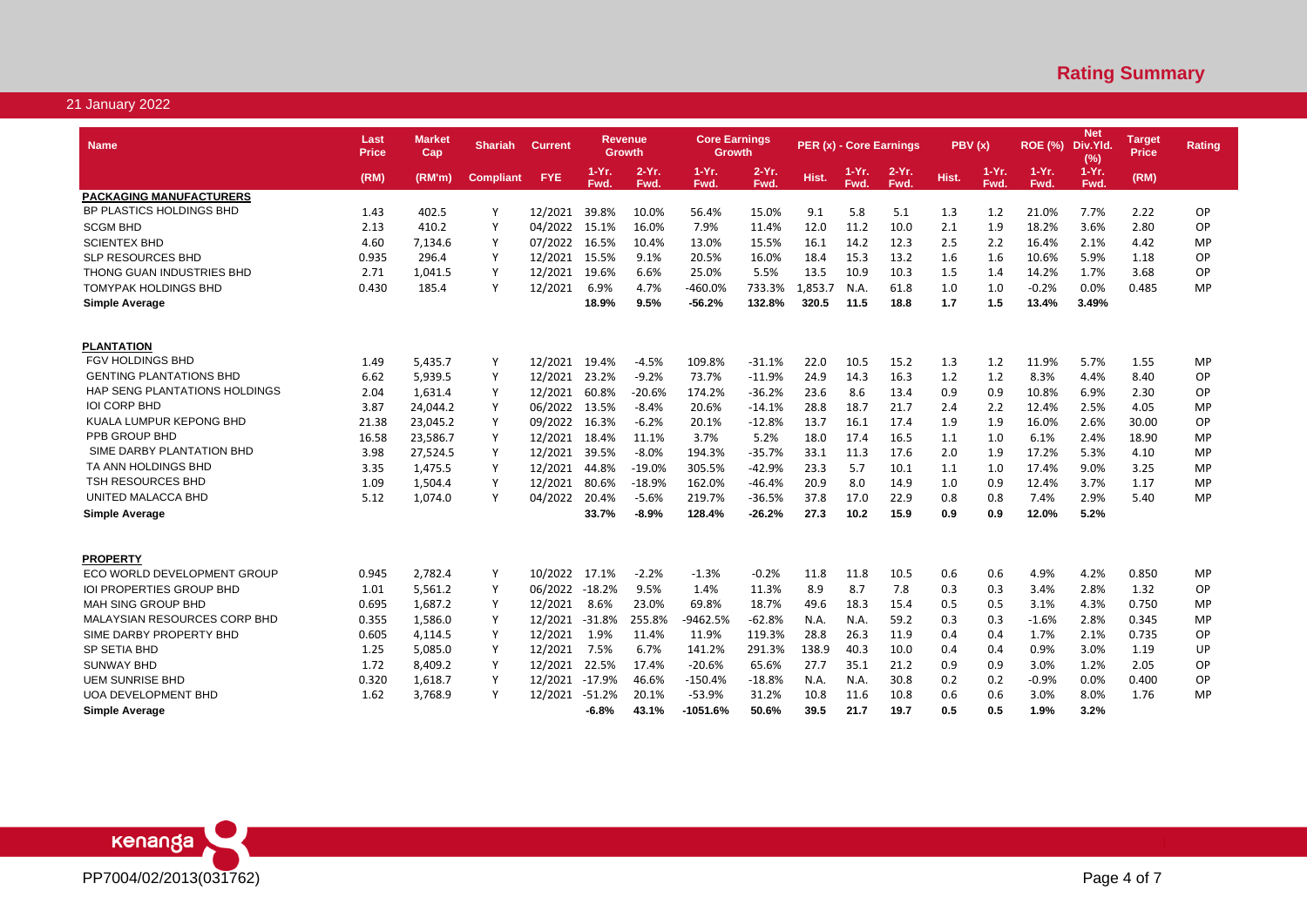| <b>Name</b>                      | Last<br><b>Price</b> | <b>Market</b><br>Cap | <b>Shariah</b>   | <b>Current</b> |                 | Revenue<br><b>Growth</b> | <b>Core Earnings</b> | <b>Growth</b>    |       | PER (x) - Core Earnings |                  | PBV(x) |                 | <b>ROE (%)</b>   | <b>Net</b><br>Div.Yld.<br>(%) | <b>Target</b><br>Price | <b>Rating</b> |
|----------------------------------|----------------------|----------------------|------------------|----------------|-----------------|--------------------------|----------------------|------------------|-------|-------------------------|------------------|--------|-----------------|------------------|-------------------------------|------------------------|---------------|
|                                  | (RM)                 | (RM'm)               | <b>Compliant</b> | <b>FYE</b>     | $1-Yr.$<br>Fwd. | $2-Yr$ .<br>Fwd.         | $1-Yr.$<br>Fwd.      | $2-Yr$ .<br>Fwd. | Hist. | 1-Yr.<br>Fwd.           | $2-Yr$ .<br>Fwd. | Hist.  | $1-Yr.$<br>Fwd. | $1-Yr$ .<br>Fwd. | $1-Yr.$<br>Fwd.               | (RM)                   |               |
| <b>REITS</b>                     |                      |                      |                  |                |                 |                          |                      |                  |       |                         |                  |        |                 |                  |                               |                        |               |
| <b>AXIS REIT</b>                 | 1.84                 | 3,007.5              | Υ                | 12/2022        | 2.9%            | 3.4%                     | 3.9%                 | 3.6%             | 20.4  | 18.4                    | 18.4             | 1.4    | 1.4             | 6.2%             | 4.7%                          | 2.05                   | OP            |
| CAPITALAND MALAYSIA MALL TRUST   | 0.590                | 1,257.2              | N                | 12/2021        | $-12.0%$        | 42.3%                    | $-33.9%$             | 141.6%           | 19.7  | 29.5                    | 11.8             | 0.5    | 0.5             | 2.6%             | 2.9%                          | 0.580                  | MP            |
| <b>IGB REIT</b>                  | 1.54                 | 5,500.7              | N                | 12/2021        | 12.6%           | 1.8%                     | $-12.0%$             | 40.7%            | 22.0  | 25.7                    | 19.3             | 1.4    | 1.4             | 6.2%             | 3.5%                          | 1.70                   | OP            |
| <b>KLCCP STAPLED GROUP</b>       | 6.34                 | 11,445.8             | Υ                | 12/2021        | $-4.4%$         | 17.4%                    | $-1.0%$              | 20.6%            | 21.1  | 21.1                    | 17.6             | 0.9    | 0.9             | 5.4%             | 4.2%                          | 7.35                   | OP            |
| <b>SENTRAL REIT</b>              | 0.915                | 980.7                | N                | 12/2022        | 9.0%            | 1.8%                     | $-2.5%$              | 0.7%             | 11.4  | 11.4                    | 11.4             | 0.7    | 0.7             | 5.3%             | 7.1%                          | 0.900                  | <b>MP</b>     |
| <b>PAVILION REIT</b>             | 1.24                 | 3,782.1              | N                | 12/2021        | 9.1%            | 10.4%                    | $-6.3%$              | 83.2%            | 31.0  | 31.0                    | 17.7             | 1.0    | 1.0             | 2.5%             | 2.8%                          | 1.30                   | <b>MP</b>     |
| <b>SUNWAY REIT</b>               | 1.40                 | 4,794.7              | N                | 12/2021        | 7.6%            | 5.0%                     | $-21.3%$             | 21.7%            | 17.5  | 28.0                    | 17.5             | 0.9    | 0.9             | 5.4%             | 3.2%                          | 1.35                   | <b>MP</b>     |
| <b>Simple Average</b>            |                      |                      |                  |                | 3.6%            | 11.7%                    | $-10.4%$             | 44.6%            | 20.5  | 23.6                    | 16.2             | 1.0    | 1.0             | 4.8%             | 4.1%                          |                        |               |
| <b>RUBBER GLOVES</b>             |                      |                      |                  |                |                 |                          |                      |                  |       |                         |                  |        |                 |                  |                               |                        |               |
| <b>HARTALEGA HOLDINGS BHD</b>    | 5.69                 | 19.445.4             | Υ                | 03/2022        | 45.4%           | $-49.5%$                 | 29.1%                | $-79.6%$         | 6.7   | 5.2                     | 25.4             | 3.9    | 3.0             | 65.1%            | 11.6%                         | 7.50                   | OP            |
| KOSSAN RUBBER INDUSTRIES         | 1.91                 | 4,873.6              | Υ                | 12/2021        | 91.0%           | $-56.5%$                 | 185.6%               | $-88.4%$         | 4.5   | 1.6                     | 13.6             | 2.0    | 1.1             | 90.6%            | 20.9%                         | 1.80                   | <b>MP</b>     |
| SUPERMAX CORP BHD                | 1.27                 | 3,435.2              | Y                | 06/2022        | $-40.1%$        | $-34.4%$                 | $-68.9%$             | $-72.2%$         | 0.9   | 2.9                     | 10.5             | 0.7    | 0.6             | 23.0%            | 11.0%                         | 1.45                   | <b>MP</b>     |
| TOP GLOVE CORP BHD               | 2.21                 | 17,695.7             | Υ                | 08/2022        | $-45.9%$        | 0.9%                     | $-88.3%$             | $-0.2%$          | 2.3   | 19.6                    | 19.6             | 3.0    | 3.0             | 15.4%            | 2.5%                          | 2.05                   | <b>MP</b>     |
| <b>Simple Average</b>            |                      |                      |                  |                | 12.6%           | $-34.9%$                 | 14.4%                | $-60.1%$         | 3.6   | 7.3                     | 17.3             | 2.4    | 1.9             | 48.5%            | 11.5%                         |                        |               |
|                                  |                      |                      |                  |                |                 |                          |                      |                  |       |                         |                  |        |                 |                  |                               |                        |               |
| <b>SIN</b>                       |                      |                      |                  |                |                 |                          |                      |                  |       |                         |                  |        |                 |                  |                               |                        |               |
| BRITISH AMERICAN TOBACCO (M) BHD | 13.10                | 3,740.4              | N                | 12/2021        | 5.4%            | 1.6%                     | 6.4%                 | 2.2%             | 14.3  | 13.5                    | 13.2             | 8.6    | 8.3             | 62.5%            | 6.9%                          | 16.70                  | OP            |
| CARLSBERG BREWERY MALAYSIA BHD   | 20.20                | 6.176.1              | N                | 12/2021        | $-1.6%$         | 19.9%                    | 18.4%                | 32.9%            | 35.2  | 29.7                    | 22.3             | 31.7   | 24.6            | 96.1%            | 2.5%                          | 23.10                  | <b>MP</b>     |
| <b>HEINEKEN MALAYSIA BHD</b>     | 20.82                | 6,289.7              | N                | 12/2021        | 3.0%            | 17.2%                    | 32.8%                | 15.9%            | 35.9  | 27.0                    | 23.3             | 16.0   | 15.7            | 58.6%            | 3.6%                          | 23.60                  | <b>MP</b>     |
| <b>Simple Average</b>            |                      |                      |                  |                | 2.3%            | 12.9%                    | 19.2%                | 17.0%            | 28.5  | 23.4                    | 19.6             | 18.7   | 16.2            | 72.4%            | 4.3%                          |                        |               |
| <b>TELECOMMUNICATION</b>         |                      |                      |                  |                |                 |                          |                      |                  |       |                         |                  |        |                 |                  |                               |                        |               |
| <b>AXIATA GROUP BHD</b>          | 3.74                 | 34,314.5             | Y                | 12/2021        | 4.5%            | 5.9%                     | 39.7%                | 6.6%             | 39.7  | 28.4                    | 26.6             | 1.4    | 1.4             | 6.9%             | 2.4%                          | 4.30                   | OP            |
| <b>DIGI.COM BHD</b>              | 3.90                 | 30,322.5             | Y                | 12/2021        | 2.5%            | 1.6%                     | $-4.9%$              | $-8.1%$          | 24.6  | 25.9                    | 28.2             | 50.0   | 49.1            | 191.4%           | 3.8%                          | 3.80                   | MP            |
| <b>MAXIS BHD</b>                 | 4.37                 | 34,200.8             | Y                | 12/2021        | 2.7%            | 3.5%                     | 0.6%                 | $-6.6%$          | 24.1  | 24.0                    | 25.7             | 4.9    | 4.7             | 20.0%            | 3.7%                          | 4.00                   | <b>MP</b>     |
| <b>OCK GROUP BHD</b>             | 0.435                | 458.7                | Y                | 12/2021        | 5.0%            | 4.1%                     | $-12.6%$             | 39.0%            | 17.6  | 20.1                    | 14.5             | 0.7    | 0.7             | 4.4%             | 0.0%                          | 0.500                  | <b>MP</b>     |
| <b>TELEKOM MALAYSIA BHD</b>      | 5.15                 | 19.434.6             | Y                | 12/2021        | 4.4%            | 5.4%                     | 10.0%                | 4.6%             | 19.6  | 17.8                    | 17.0             | 2.8    | 2.7             | 15.4%            | 3.1%                          | 7.00                   | OP            |
| <b>Simple Average</b>            |                      |                      |                  |                | 3.8%            | 4.1%                     | 6.6%                 | 7.1%             | 25.1  | 23.2                    | 22.4             | 12.0   | 11.7            | 47.6%            | 2.6%                          |                        |               |

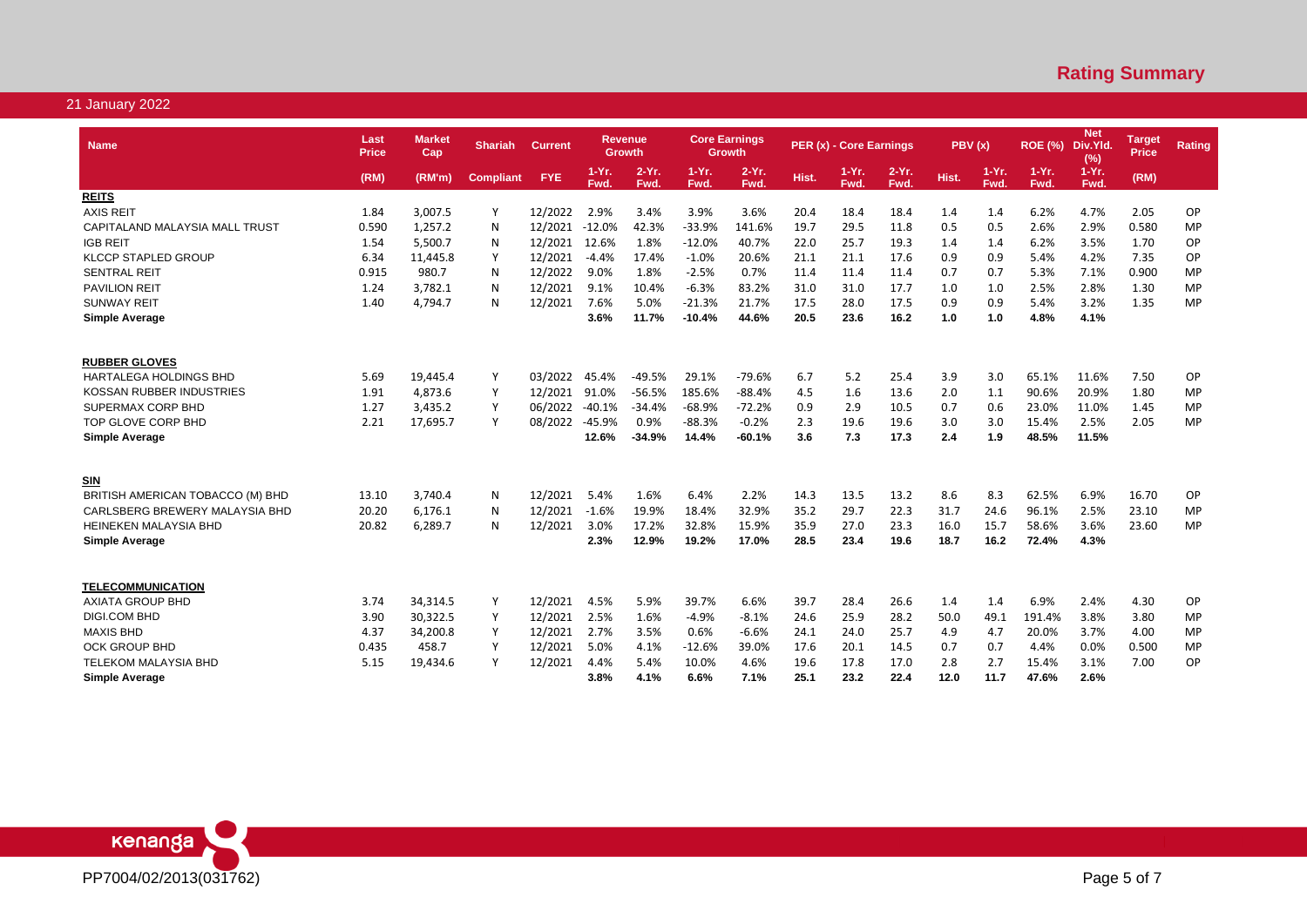| <b>Name</b>                         | Last<br><b>Price</b> | Market<br>Cap | <b>Shariah</b>   | <b>Current</b> |                 | <b>Revenue</b><br>Growth | <b>Core Earnings</b> | Growth          |       | PER (x) - Core Earnings |                 | PBV(x) |                 | <b>ROE (%)</b>   | <b>Net</b><br>Div.Yld<br>(% ) | Target<br><b>Price</b> | Rating    |
|-------------------------------------|----------------------|---------------|------------------|----------------|-----------------|--------------------------|----------------------|-----------------|-------|-------------------------|-----------------|--------|-----------------|------------------|-------------------------------|------------------------|-----------|
|                                     | (RM)                 | (RM'm)        | <b>Compliant</b> | <b>FYE</b>     | $1-Yr.$<br>Fwd. | $2-Yr$ .<br>Fwd.         | $1-Yr$ .<br>Fwd.     | $2-Yr.$<br>Fwd. | Hist. | $1-Yr.$<br>Fwd.         | $2-Yr.$<br>Fwd. | Hist.  | $1-Yr.$<br>Fwd. | $1-Yr$ .<br>Fwd. | $1-Yr.$<br>Fwd.               | (RM)                   |           |
| <b>TECHNOLOGY</b>                   |                      |               |                  |                |                 |                          |                      |                 |       |                         |                 |        |                 |                  |                               |                        |           |
| D&O GREEN TECHNOLOGIES BHD          | 4.56                 | 5,641.4       | Y                | 12/2021        | 48.9%           | 26.4%                    | 123.1%               | 33.9%           | 110.1 | 49.3                    | 36.8            | 12.1   | 10.4            | 22.8%            | 0.3%                          | 6.60                   | OP        |
| <b>GHL SYSTEMS BHD</b>              | 1.74                 | 1,986.2       | Y                | 12/2021        | 4.3%            | 36.3%                    | $-10.4%$             | 71.5%           | 64.2  | 71.9                    | 41.8            | 4.1    | 3.9             | 5.6%             | 0.0%                          | 2.30                   | OP        |
| <b>INARI AMERTRON BHD</b>           | 3.29                 | 12,180.7      | Y                | 06/2022        | 22.5%           | 14.6%                    | 19.2%                | 14.7%           | 32.9  | 27.6                    | 24.0            | 7.9    | 7.3             | 27.5%            | 2.6%                          | 4.80                   | OP        |
| JHM CONSOLIDATION BHD               | 1.50                 | 836.4         | Y                | 12/2021        | 11.7%           | 17.7%                    | $-5.3%$              | 63.1%           | 34.0  | 35.9                    | 22.0            | 3.8    | 3.4             | 10.0%            | 0.3%                          | 1.80                   | MP        |
| <b>KELINGTON GROUP BHD</b>          | 1.53                 | 983.8         | Y                | 12/2021        | 25.5%           | 40.1%                    | 84.6%                | 45.5%           | 55.4  | 30.0                    | 20.6            | 5.8    | 5.0             | 17.9%            | 0.8%                          | 2.50                   | OP        |
| <b>KESM INDUSTRIES BHD</b>          | 10.84                | 466.3         | <sup>V</sup>     | 07/2022        | 4.9%            | 6.3%                     | 250.0%               | 50.0%           | 116.4 | 33.2                    | 22.2            | 1.3    | 1.2             | 3.8%             | 0.8%                          | 11.40                  | MP        |
| <b>MALAYSIAN PACIFIC INDUSTRIES</b> | 40.02                | 7,959.8       | Y                | 06/2022        | 10.0%           | 10.0%                    | 11.3%                | 10.1%           | 29.1  | 26.2                    | 23.8            | 4.7    | 4.1             | 16.6%            | 0.7%                          | 56.20                  | OP        |
| PIE INDUSTRIAL BHD                  | 3.17                 | 1,217.4       | Y                | 12/2021        | 59.9%           | 10.6%                    | 30.9%                | 30.7%           | 26.6  | 20.3                    | 15.6            | 2.5    | 2.3             | 12.0%            | 2.2%                          | 4.30                   | OP        |
| <b>SKP RESOURCES BHD</b>            | 1.48                 | 2,312.3       | Y                | 03/2022        | 12.3%           | 12.4%                    | 21.8%                | 12.4%           | 17.4  | 14.2                    | 12.6            | 3.3    | 2.9             | 21.7%            | 3.5%                          | 2.60                   | OP        |
| UNISEM (M) BHD                      | 3.09                 | 4,984.4       | Y                | 12/2021        | 20.0%           | 15.0%                    | 47.5%                | 21.0%           | 34.9  | 23.7                    | 19.6            | 2.8    | 2.6             | 11.5%            | 1.9%                          | 4.90                   | OP        |
| <b>Simple Average</b>               |                      |               |                  |                | 22.0%           | 18.9%                    | 57.3%                | 35.3%           | 52.1  | 33.2                    | 23.9            | 4.8    | 4.3             | 14.9%            | 1.3%                          |                        |           |
|                                     |                      |               |                  |                |                 |                          |                      |                 |       |                         |                 |        |                 |                  |                               |                        |           |
| <b>TRANSPORT &amp; LOGISTICS</b>    |                      |               |                  |                |                 |                          |                      |                 |       |                         |                 |        |                 |                  |                               |                        |           |
| AIRASIA GROUP BHD                   | 0.595                | 2.472.1       | Y                | 12/2021        | 67.1%           | 136.2%                   | $-151.9%$            | $-89.2%$        | N.A.  | N.A.                    | 8.9             | (1.6)  | (0.8)           | 116.5%           | 0.0%                          | 0.700                  | UP        |
| MALAYSIA AIRPORTS HLDGS BHD         | 5.71                 | 9,474.0       | N                | 12/2021        | 5.2%            | 165.6%                   | $-233.2%$            | $-38.5%$        | N.A.  | N.A.                    | 18.8            | 1.2    | 1.3             | $-10.5%$         | 0.0%                          | 7.00                   | OP        |
| PERAK TRANSIT BERHAD                | 0.630                | 399.9         | Y                | 12/2021        | 13.9%           | 4.6%                     | 25.4%                | 3.4%            | 9.6   | 7.6                     | 7.4             | 0.9    | 0.8             | 10.7%            | 5.1%                          | 0.850                  | OP        |
| POS MALAYSIA BHD                    | 0.660                | 516.6         | Y                | 12/2021        | $-3.1%$         | 3.5%                     | $-262.8%$            | $-72.8%$        | N.A.  | N.A.                    | 9.2             | 0.4    | 0.4             | $-16.7%$         | 6.1%                          | 0.720                  | OP        |
| <b>WESTPORTS HOLDINGS BHD</b>       | 3.94                 | 13,435.4      | Y                | 12/2021        | $-9.8%$         | 5.6%                     | 3.6%                 | 3.4%            | 20.7  | 20.0                    | 19.4            | 4.7    | 4.5             | 23.0%            | 3.8%                          | 3.95                   | MP        |
| Simple Average                      |                      |               |                  |                | 14.7%           | 63.1%                    | $-123.8%$            | -38.7%          | 15.2  | 13.8                    | 12.7            | 1.1    | 1.2             | 24.6%            | 3.0%                          |                        |           |
|                                     |                      |               |                  |                |                 |                          |                      |                 |       |                         |                 |        |                 |                  |                               |                        |           |
| <b>UTILITIES</b>                    |                      |               |                  |                |                 |                          |                      |                 |       |                         |                 |        |                 |                  |                               |                        |           |
| <b>GAS MALAYSIA BHD</b>             | 2.65                 | 3,402.6       | Y                | 12/2021        | $-11.9%$        | 8.6%                     | 7.8%                 | $-7.7%$         | 15.2  | 14.1                    | 15.3            | 3.2    | 3.1             | 22.0%            | 6.4%                          | 3.00                   | OP        |
| <b>MALAKOFF CORP BHD</b>            | 0.715                | 3,494.2       | Y                | 12/2021        | $-8.0%$         | 0.4%                     | 24.9%                | $-4.9%$         | 14.1  | 11.3                    | 11.9            | 0.7    | 0.7             | 5.9%             | 7.1%                          | 1.01                   | OP        |
| PESTECH INTERNATIONAL BHD           | 0.760                | 723.7         | Y                | 06/2022        | 12.4%           | 5.0%                     | 4.7%                 | 14.9%           | 10.0  | 9.6                     | 8.3             | 1.3    | 1.1             | 12.3%            | 0.0%                          | 1.11                   | OP        |
| PETRONAS GAS BHD                    | 16.82                | 33,282.3      | Y                | 12/2021        | 0.7%            | 1.4%                     | 3.5%                 | $-5.8%$         | 16.6  | 16.1                    | 17.1            | 2.6    | 2.6             | 16.2%            | 5.3%                          | 17.02                  | <b>MP</b> |
| <b>TENAGA NASIONAL BHD</b>          | 9.07                 | 51,935.6      | Y                | 12/2021        | 14.6%           | 1.0%                     | 27.2%                | 5.8%            | 13.6  | 10.7                    | 10.1            | 0.9    | 0.9             | 8.5%             | 4.7%                          | 11.41                  | OP        |
| <b>YTL POWER INTERNATIONAL BHD</b>  | 0.630                | 5,104.4       | N                | 06/2022        | -4.8%           | 1.6%                     | $-15.7%$             | 21.2%           | 11.1  | 13.2                    | 10.9            | 0.4    | 0.4             | 3.0%             | 7.9%                          | 0.890                  | OP        |
| <b>Simple Average</b>               |                      |               |                  |                | 0.5%            | 3.0%                     | 8.7%                 | 3.9%            | 13.5  | 12.5                    | 12.3            | 1.5    | 1.5             | 11.3%            | 5.2%                          |                        |           |
| <b>Kenanga Core Coverage</b>        |                      |               |                  |                |                 |                          |                      |                 |       |                         |                 |        |                 |                  |                               |                        |           |
| <b>Simple Average</b>               | 1.527.75             |               |                  |                | 10.2%           | 14.5%                    | $-24.3%$             | 140.1%          | 41.3  | 29.4                    | 19.5            | 4.0    | 3.5             | 18.8%            | 5.7%                          | 1,711.00               |           |

*Source: Bloomberg, Kenanga Research*

*\*\*\* Shariah Compliant "Y" = Comply, "N" = Not known at this time*

*\*\* FBMKLCI 12-month Index Target*